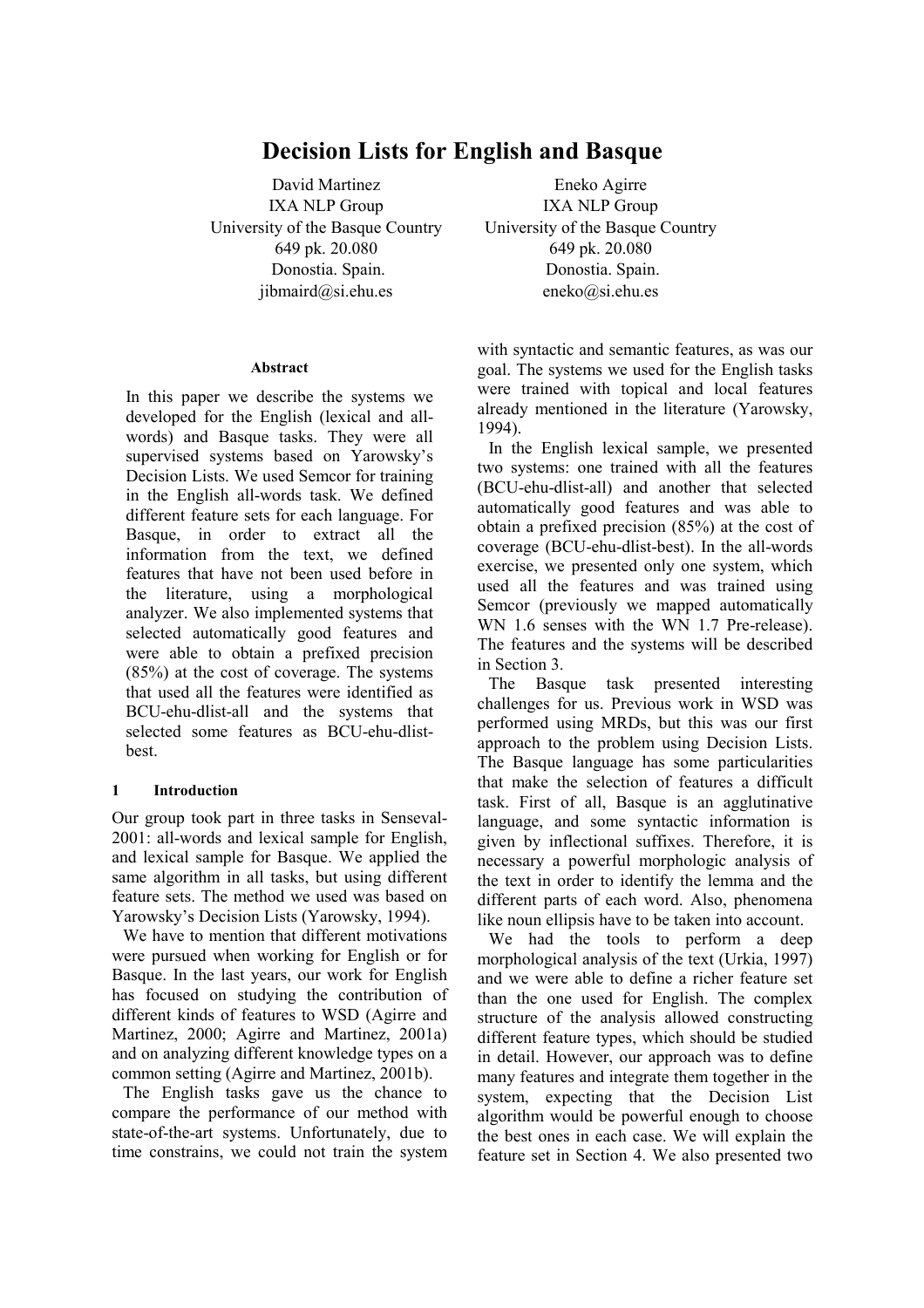systems for Basque: one using all the features and another selecting good features (those above a threshold of 85% precision).

 Following this introduction, we will briefly explain the Decision List algorithm in Section 2. Section 3 will be devoted to the English lexical task and Section 4 to the English all-words task. The Basque lexical task will be described in Section 5. The results obtained by our systems will be discussed in Section 6. Finally, we will resume our conclusions in Section 7.

## **2 Decision Lists**

Decision lists as defined in (Yarowsky, 1994) are simple means to resolve ambiguity problems. With the addition of some hierarchical structure, it was one of the most successful systems on the Senseval-1 exercise. The training data is processed to extract the features, which are weighted with a log-likelihood measure. The list of all features ordered by the log-likelihood values constitutes the decision list. We adapted the original formula in order to accommodate ambiguities higher than two.

$$
weight(sense_i, feature_k) = Log(\frac{Pr(sense_i \mid feature_k)}{\sum_{j \neq i} Pr(sense_j \mid feature_k)})
$$

 It is not clear what to do when all weights of the senses for the given feature are below 0. We decided to delete such features from the decision lists.

 When testing, the decision list is checked in order and the feature with highest weight that is present in the test sentence selects the winning word sense. The probabilities have been estimated using the maximum likelihood estimate, smoothed using a simple method: when the denominator in the formula is 0 we replace it with 0.1*.* The estimates can be improved using more sophisticated smoothing techniques.

# **3 English lexical-sample task**

In the English lexical sample task, we presented two systems: BCU-ehu-dlist-all and BCU-ehudlist-best.

#### **3.1. BCU-dlist-ehu-all**

We trained our Decision List algorithm using local and global features:

- Local features: bigrams and trigrams around the target word, consisting on lemmas or word forms or parts of speech. Also a bag of lemmas constructed using the content words in a ±4 word window around the target.
- Global features: a bag of lemmas with the content words included in the whole context provided for the target word.

We did not use the tags P and U. There was no special treatment for multiword detection.

#### **3.2. BCU-dlist-ehu-best**

In this case, instead of using the whole set of features, only the best features for each word were chosen. Features that had a precision above a threshold of 85% were automatically selected running the system on the training data, using 10 fold cross validation. With this second system we wanted to guarantee high precision for each word, at the cost of coverage.

## **4 English all-words task (BCU-dlist-ehu-all)**

In the all-words exercise, we presented only one system, which used all the features and was trained using Semcor. A mapping between the senses in Semcor (tagged with WordNet 1.6 senses) and WordNet 1.7 was performed automatically for nouns and verbs; only words with those parts-of-speech were treated (we could not finish the mapping for adjectives on time).

#### **5 Basque lexical-sample task (BCU-dlist-ehuall and BCU-dlist-ehu-best)**

As mentioned before, Basque is an agglutinative language, and syntactic information is given by inflectional suffixes. The morphological analysis of the text is a necessary previous step in order to select informative features. In Basque, the determiner, the number and the declension case are appended to the last element of the phrase. In order to include this information in our representation, we have to use more rich features than those defined for English. When defining our feature set for Basque, we tried to introduce the same knowledge that is represented by features that work well for English.

 We will describe our feature set with an example: for the phrase "**elizaren arduradunei**" (which means "to the directors of the church") we get the following analysis: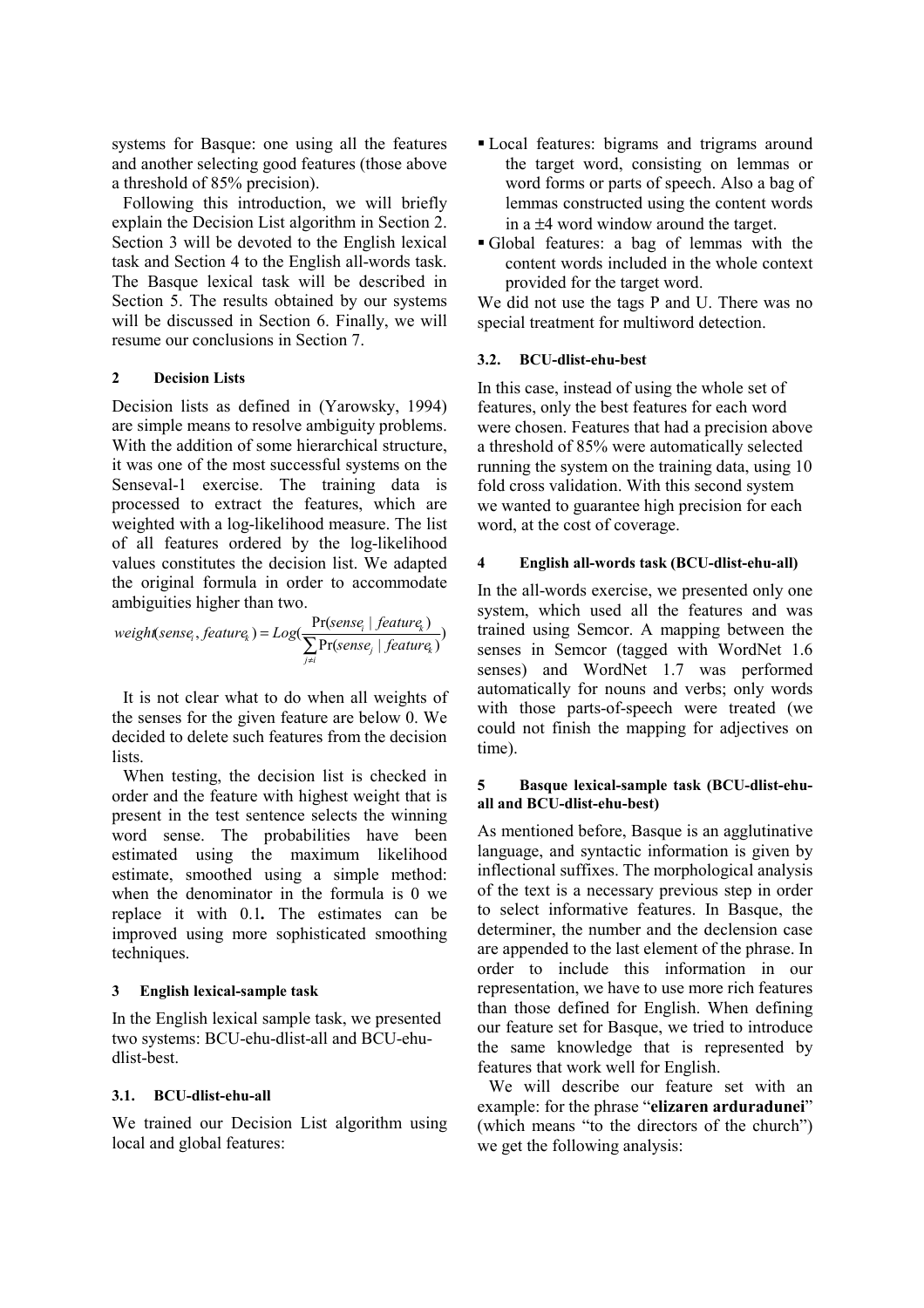**eliza |ren |arduradun |ei** 

**church**  $|$ of the  $|$ director  $|$  to the +plural The order of the words is inverse in English. We extract the following information for each word:

elizaren:

 Lemma: eliza (church) PoS: noun Declension Case: genitive (of) Number: singular Determiner mark: yes arduradunei: Lemma: arduradun (director) PoS: noun Declension Case: dative (to) Number: plural Determiner mark: yes

 We will assume that *eliza* (*church*) is the target word. Words and lemmas are shown in lowercase and the other information in uppercase. As local features we defined different types of unigrams, bigrams, trigrams and a window of  $\pm 4$  words. The unigrams were constructed combining word forms, lemmas, case, number, and determiner mark. We defined 4 kinds of unigrams:

Uni\_wf0 elizaren Uni\_wf1 eliza SING+DET Uni\_wf2 eliza GENITIVE Uni\_wf3 eliza SING+DET GENITIVE

 As for English, we defined bigrams based on word forms, lemmas and parts-of-speech. But in order to simulate the bigrams and trigrams used for English, we defined different kinds of features. For word forms, we distinguished two cases: using the text string (Big\_wf0), or using the tags from the analysis (Big\_wf1). The word form bigrams for the collocation "elizaren arduradunei" are shown below. In the case of the feature type "Big\_wf1", the information is split in three features:

Big\_wf0 elizaren arduradunei

Big\_wf1 eliza GENITIVE Big\_wf1GENITIVE arduradun\_PLUR+DET Big\_wf1 arduradun\_PLUR+DET DATIVE

 Similarly, depending on the use of the declension case, we defined three kinds of bigrams based on lemmas:

Big\_lem0 eliza arduradun

 Big\_lem1 eliza GENITIVE Big\_lem1 GENITIVE arduradun Big\_lem1 arduradun DATIVE

Big\_lem2 eliza\_GENITIVE Big\_lem2 arduradun\_DATIVE

 The bigrams constructed using Part-of-speech are illustrated below. We included the declension case:

Big\_pos\_-1 NOUN GENITIVE Big\_pos\_-1 GENITIVE NOUN Big\_pos\_-1 NOUN DATIVE

 Trigrams are built similarly, by combining the information from three consecutive words. We also used as local features all the content words in a window of ±4 words around the target. Finally, as global features we took all the content lemmas appearing in the context, which was constituted by the target sentence and the two previous and posterior sentences.

 One difficult case to model in Basque is the ellipsis. For example, the word "elizakoa" means "the one from the church". We were able to extract this information from our analyzer and we represented it in the features, using a mark as the elliptic word.

 We implemented two systems; in the first one, we integrated all the features in the Decision List algorithm, expecting that the most informative ones would be chosen. The performance of the different features was not studied separately. Our second system for Basque applied feature selection in a similar way as for English.

 This was our first approach to represent the Basque sentences in a feature set suitable for the Decision List algorithm. We detected some reasons that could have lowered the performance of the system:

 In Basque the word order is free. The performance of bigrams and trigrams, which have to be in fixed positions, could be affected for this fact.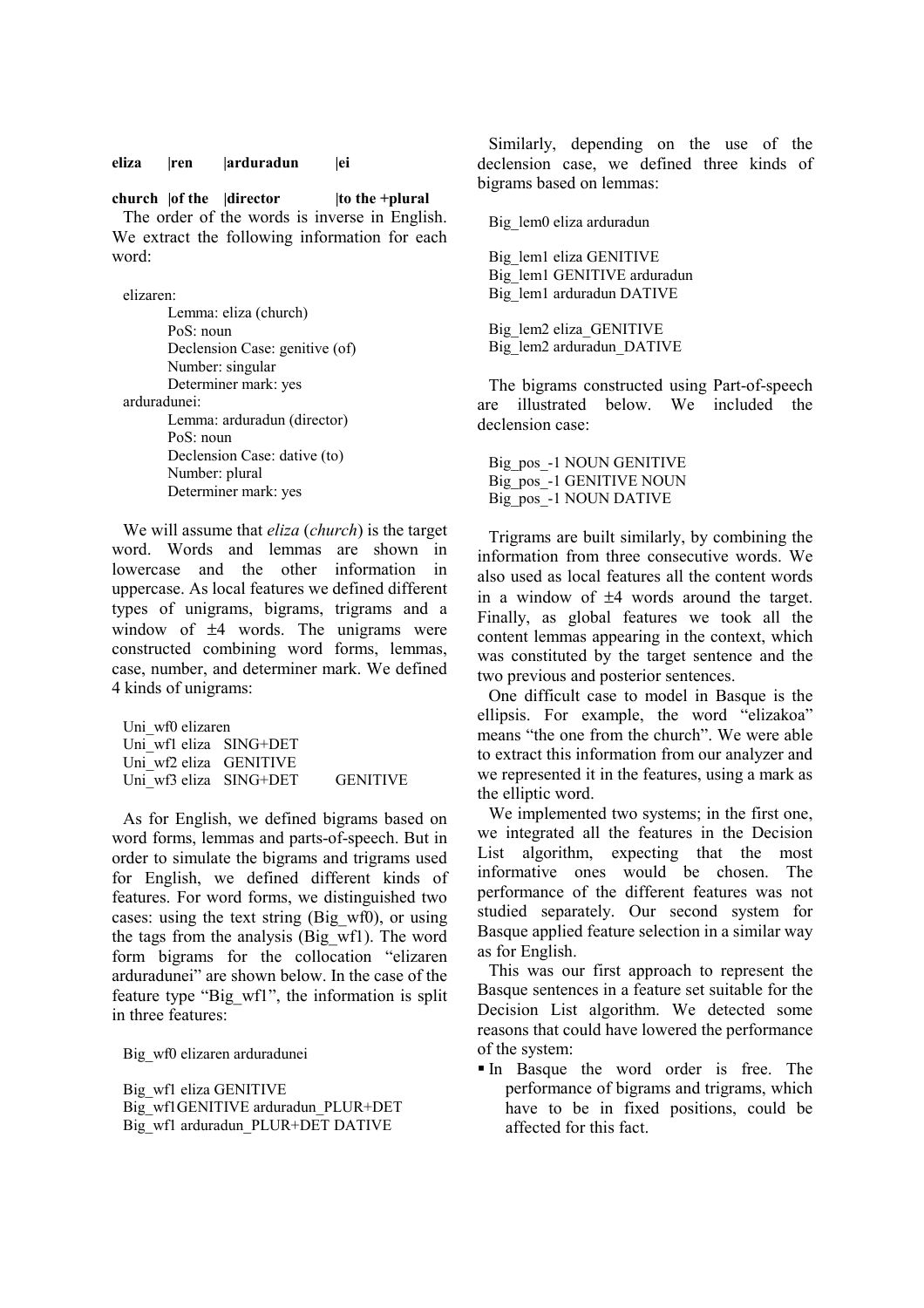- When we introduce the number, declension case, and determiner; the relation between some words that are close in the text could be lost. We have tried to overcome this by defining many features, but we did not analyze them by hand, and some could introduce noise. Deeper study of the features should be done in order to know the real performance of the method. Uncommon cases, like ellipsis, should be further examined.
- Another source of noise was the morphological analyzer, which in some cases produced very ambiguous analysis, or errors.

#### **6 Results and Discussion**

In the English lexical task, BCU-ehu-dlist-all scored 57.3% in precision and 98% in coverage. It beat easily the different baselines and with a simple implementation, was close in precision to more elaborate and complex systems. With BCU-ehu-dlist-best we were able to obtain a precision of 82.9% for 28% coverage. The threshold of 85% precision proved to be too high for some words, and too low for others. Besides, the chosen features had low coverage and could be applied only in a few cases.

 In the English all-words task, we obtained almost the same precision as in the lexical task: 57.2%. The coverage was limited to nouns and verbs with training examples in Semcor, and reached 51% of the target words. Clearly, more training data was required to compete in recall with the best systems.

 For Basque, with BCU-ehu-dlist-all we obtained 73.2% precision for 100% coverage. The system improved in almost 9 points the precision of the most frequent sense (MFS) baseline, but was two points below the best system (JHU- John Hopkins University). We have to notice that the JHU system won the lexical sample task both for Basque and for English; and while the difference in recall with our system was only 2% for Basque, it reached 8% for English. We think that the reason for this is that our feature set for Basque is better, although our ML algorithm is worse.

 Finally, with BCU-ehu-dlist-best the 85% threshold worked better than for English and we reached higher coverage. We were able to obtain 84.9% precision for 57% coverage. However, again, the threshold was too high for some words (for 4 words no feature was chosen), and too low for others (easy words like "enplegu" chose the whole feature set).

 The positions of our systems in the different tasks are illustrated in Table 1:

| Task                  | System    | Position             |                      |
|-----------------------|-----------|----------------------|----------------------|
|                       | (BCU-ehu- | Precision            | Recall               |
|                       | dlist     |                      |                      |
| Basque lexical        | best      | $1st$ of 3           | $3^{\text{rd}}$ of 3 |
| <b>Basque</b> lexical | all       | $3^{\text{rd}}$ of 3 | $2^{nd}$ of 3        |
| English lexical       | best      | $1st$ of 20          | $20^{th}$ of 20      |
| English lexical       | all       | $9^{th}$ of 20       | $9th$ of 20          |
| English all-words     | all       | $7th$ of 21          | $14^{th}$ of 21      |

**Table 1:** Classification of our systems (*version 1.5, published 28 Sep. 2001).* Fine-grained scoring. Only last versions of resubmitted systems (R) are included. Baselines are not incorporated. Only supervised systems are included in the lexical tasks.

## **7 Conclusions**

In the English tasks we were able to compare a limited version of our system (with a reduced feature set) with state-of-the-art systems. We observed that with minimum work, we could obtain results above the average of the other systems. Our next goal is to test the system with semantic and syntactic features and compare the performance with other systems.

 For Basque, we defined a preliminary set of features and achieved good performance. Our results were close to the best system and above the MFS baseline. In the future, we want to refine the feature set and explore other sources of information, as syntactic features.

 Finally, more experiments on feature selection should be performed in order to take advantage of this technique.

# **8 References**

- Agirre E. and Martínez D. *Exploring automatic word sense disambiguation with decision lists and the Web*. Proceedings of the Semantic Annotation and Intelligent Annotation workshop organized by COLING. Luxembourg, 2000.
- Agirre E. and Martínez D. *Learning class-to-class selectional preferences.* Proceedings of the Workshop CoNLL. In conjunction with ACL'2001. Toulouse, France. 2001.
- Agirre E. and Martinez D. *Knowledge sources for Word Sense Disambiguation*. Proceedings of the Fourth International Conference TSD 2001, Plzen (Pilsen), Czech Republic. 2001.